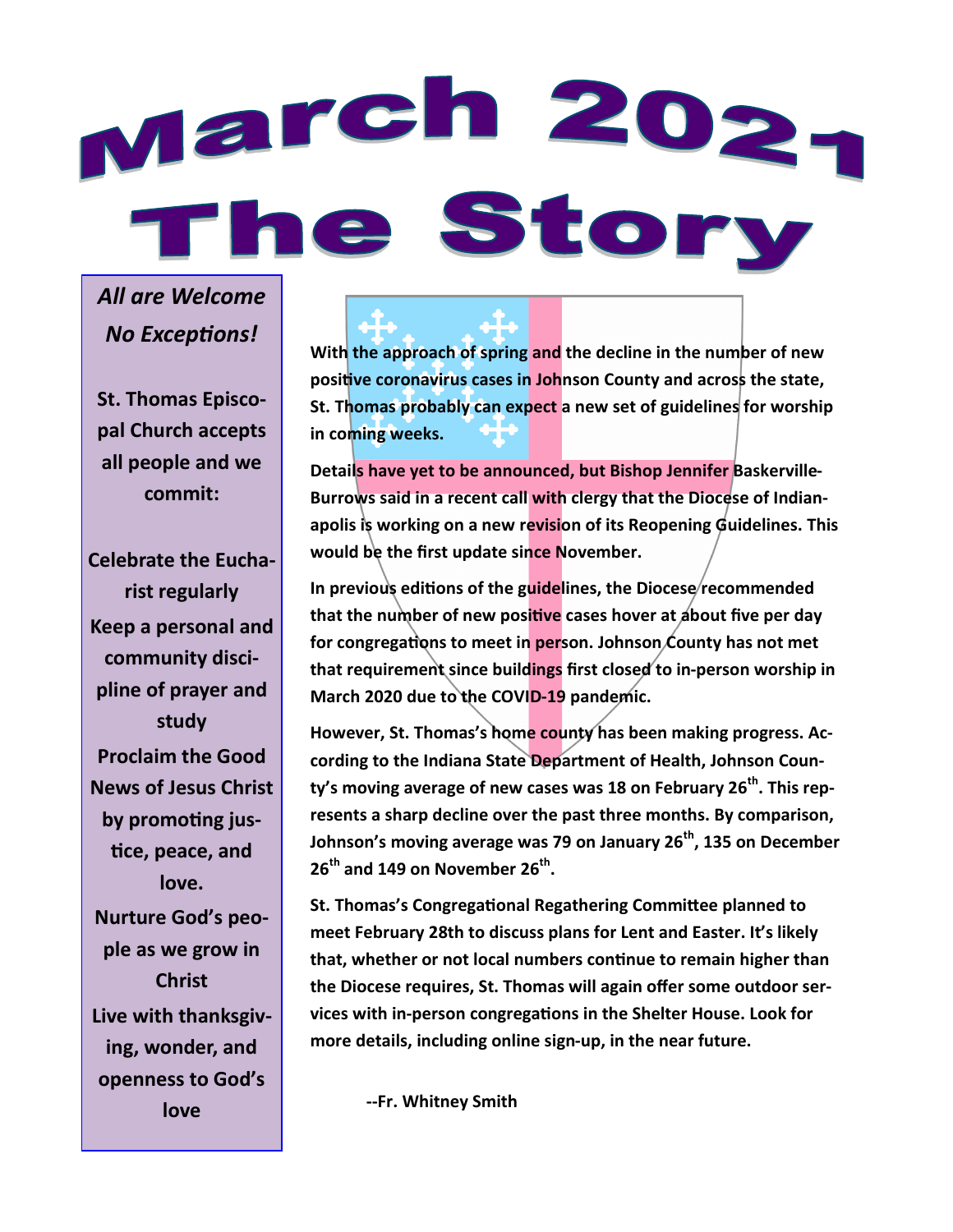#### <span id="page-1-0"></span>**Lenten Adult Forum Continues March 6th and 20th**

This month, St. Thomas will continue its Lenten Adult Education Forum series based on Presiding Bishop Michael B. Curry's book "Love Is the Way: Holding on to Hope in Troubling Times." The book discusses aspects of love, which Bishop Curry sees as the only way to reconcile and reunite people in divisive times.

The second and third sessions in the three-part series will take place on Zoom, at 11:30 a.m. Saturdays March 6th and 20<sup>th</sup>. They will occur during the time normally occupied by our virtual coffee hour. Parishioner Jan Skopecek will send Zoom invitations. Although participants may do so, it won't be necessary to read "Love Is the Way" for our discussions.

The book is organized around 12 questions about love that Bishop Curry has been asked by people he met in churches, at public events, and at airports. Our first session, on Feb. 20<sup>th</sup>, was devoted to the question "What is love?" The second session on March  $6<sup>th</sup>$  will focus on the question "I'm told to love my neighbor, but who is my neighbor?" For those who have the book, that question is discussed in Chapter 7. The final session on March 20th will center on "How can love overcome what divides us, and move us forward together?" That question is discussed in Chapter 10.

– Fr. Whitney Smith

#### **A Note from the Junior Warden**

Hello, I'm Steven Wahlberg and I will be serving St. Thomas as your Junior Warden. I would like to say thank you for this opportunity to work with you all in helping to maintain our church grounds and building. Many of you have been at work for years in this ministry and much appreciation and thanks go out to you! I definitely will be relying on your expertise in our endeavors to keep St. Thomas running smoothly ahead.

One of the first things on my radar will be the lawn mowing of the church property. I will be putting together a list of folks who want to be mowers this year. The more we have, the lighter the burden of taking turns mowing during the season. Perhaps we could get teams of two to tackle the job of mowing and trimming, thus making it easier and less time-consuming. Please let me know if you would be interested. My phone number is (720) 220-2920 or email me at justssilwahlberg@gmail.com.

Many thanks, Steven Wahlberg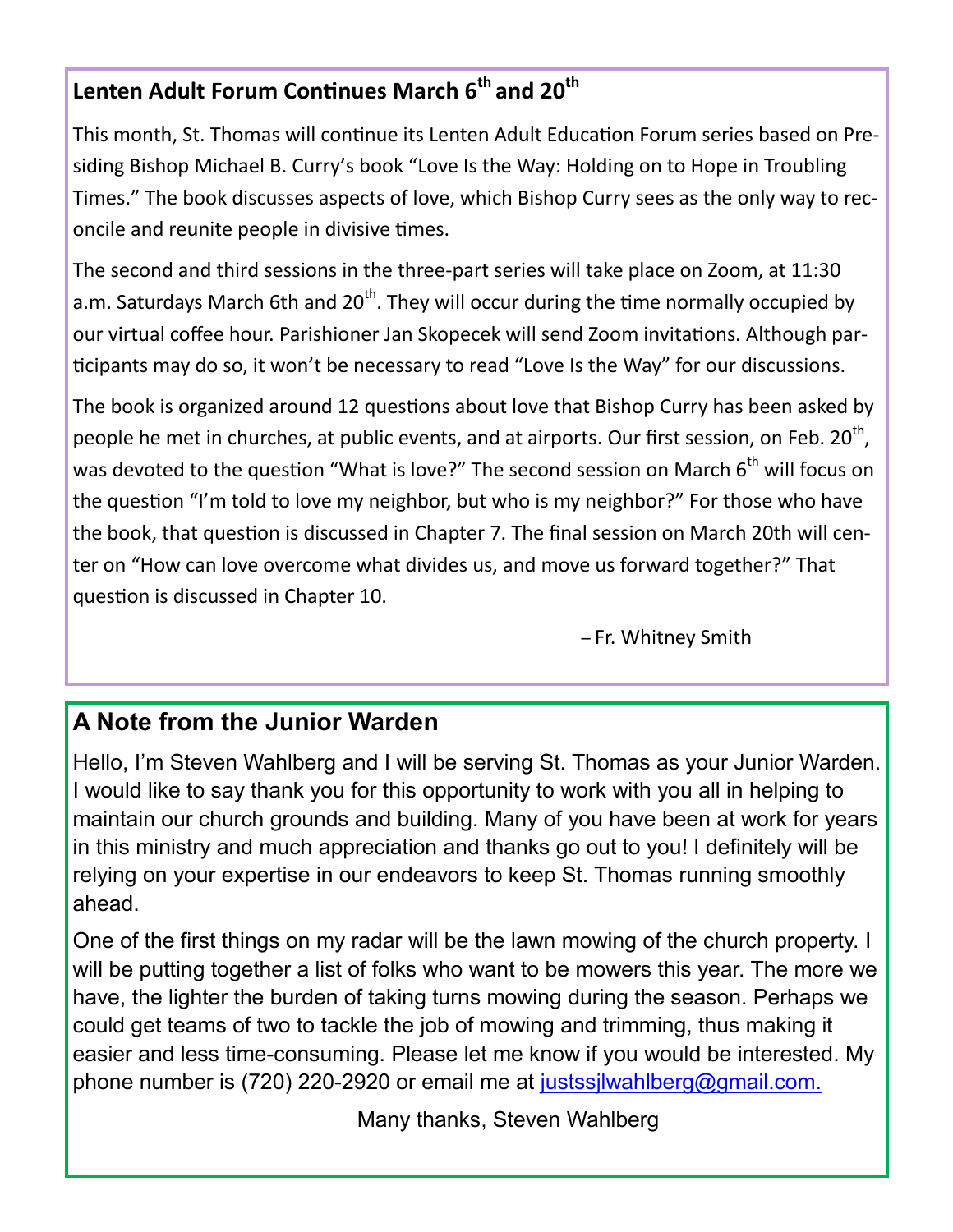St. Thomas Clinic has been awarded a \$10,000 Community Development Block Grant from the City of Greenwood. The grant will fund purifier attachments designed to improve fresh air flow in the clinic's HVAC's units as part of the Diocese of Indianapolis's recommendations to do so throughout the building when it approved the parish reopening plan last fall.

The award is contingent on the U.S. Department of Housing and Urban Development's approval of the grant for Greenwood, as it does annually. The documentation process is in progress, and we anticipate funds to be received in the near future.

The Clinic Director and Fr. Whitney Smith are working on finding additional funding to secure five other air purifier attachments to ensure all HVAC units will have air purifiers within the coming year.

We are grateful to the CDBG administrators for their support and approval of this project. We believe that the project, along with the declining number of new positive COVID-19 cases in Johnson County, will bring us another step closer to getting back into the building and keeping everyone safe and healthy.



-Terresa Branham

St. Thomas Donates to Episcopal Relief & Development

Many thanks to the St. Thomas parishioners who made contributions to Episcopal Relief & Development in connection with Episcopal Relief & Development Sunday on February 21st, the First Sunday in Lent. Five parishioners gave contributions, and I joined them by making a gift from the Rector's Discretionary Fund. All checks from the parish were sent together to the Episcopal Relief & Development office in New York.

--Fr. Whitney Smith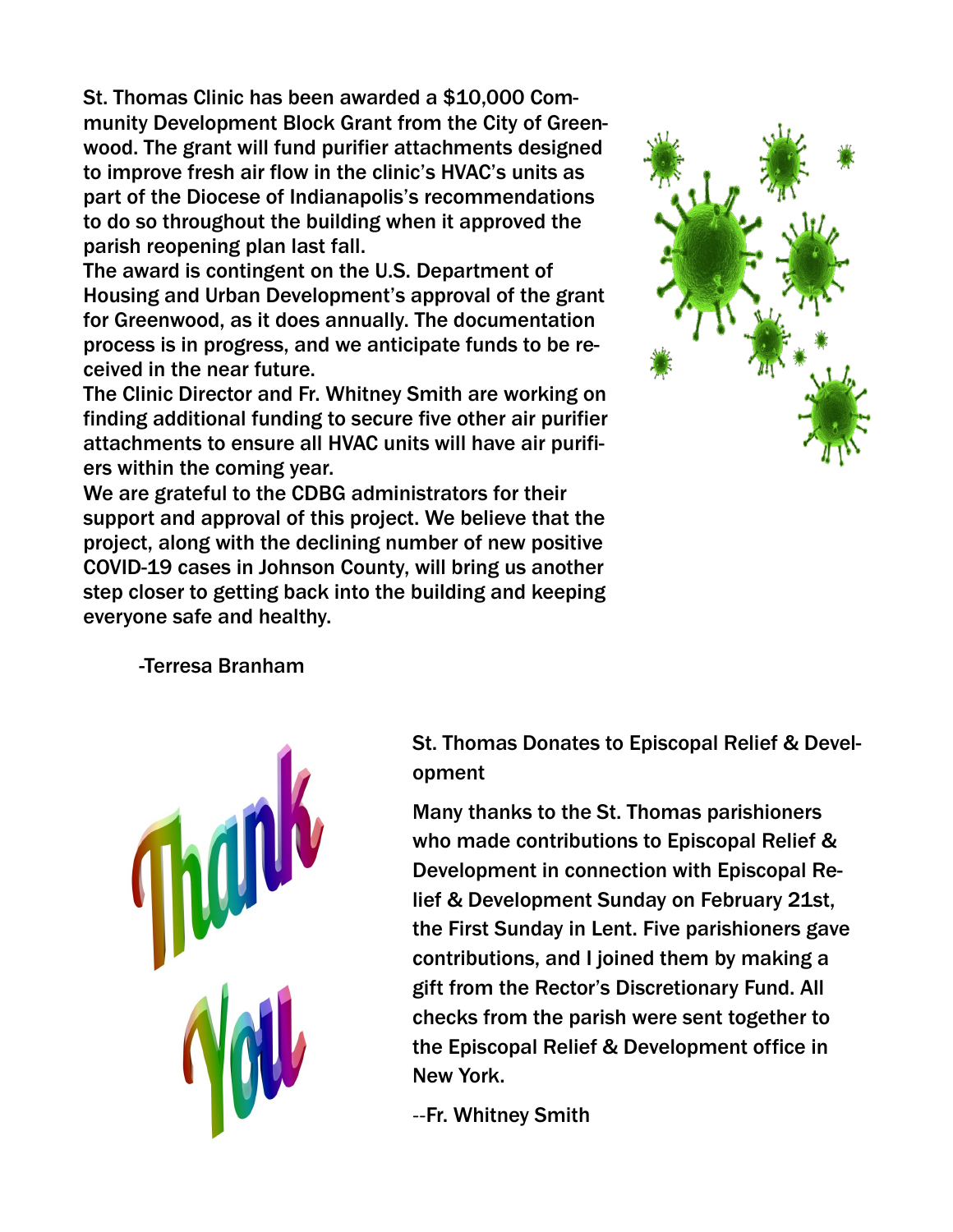## <span id="page-3-0"></span>important stuff

#### **News from the Treasurer**

**Thank you for continuing your support of St. Thomas.** 

**If you wish to mail your contribution but do not want to send it to the church, you are welcome to mail it to Marti Ramsey's home address.** 

**Marti Ramsey 2171 Heather Glen Way Franklin, IN 46131 If you would like to mail your check to the church, the address is:**

**St. Thomas Church 600 Paul Hand Blvd Franklin, IN 46131 You may also use the diocesan website:** Episcopal Diocese of Indianapolis | [\(www.indydio.org\)](#page-3-0) **then click Donate Online (upper right corner) Fund: Give to a Congregation Memo: scroll to find St. Thomas—Franklin**

**An email is being sent to alert contributors when checks have been deposited. Please contact me if you mail a check and do not receive an email from us within 2 weeks of mailing the contribution. As always, please do not hesitate to contact me if you have any questions! Thank you – Marti Ramsey**



### Did you know**…**

- The Bible is the most shoplifted book in the world
- There are 118 ridges on the side of a dime
- The longest line in the Bible is Ester 8:9. It's 89 words, 425 letters!
- Hot water turns into ice faster than cold water.
- The last word in the Bible is Amen.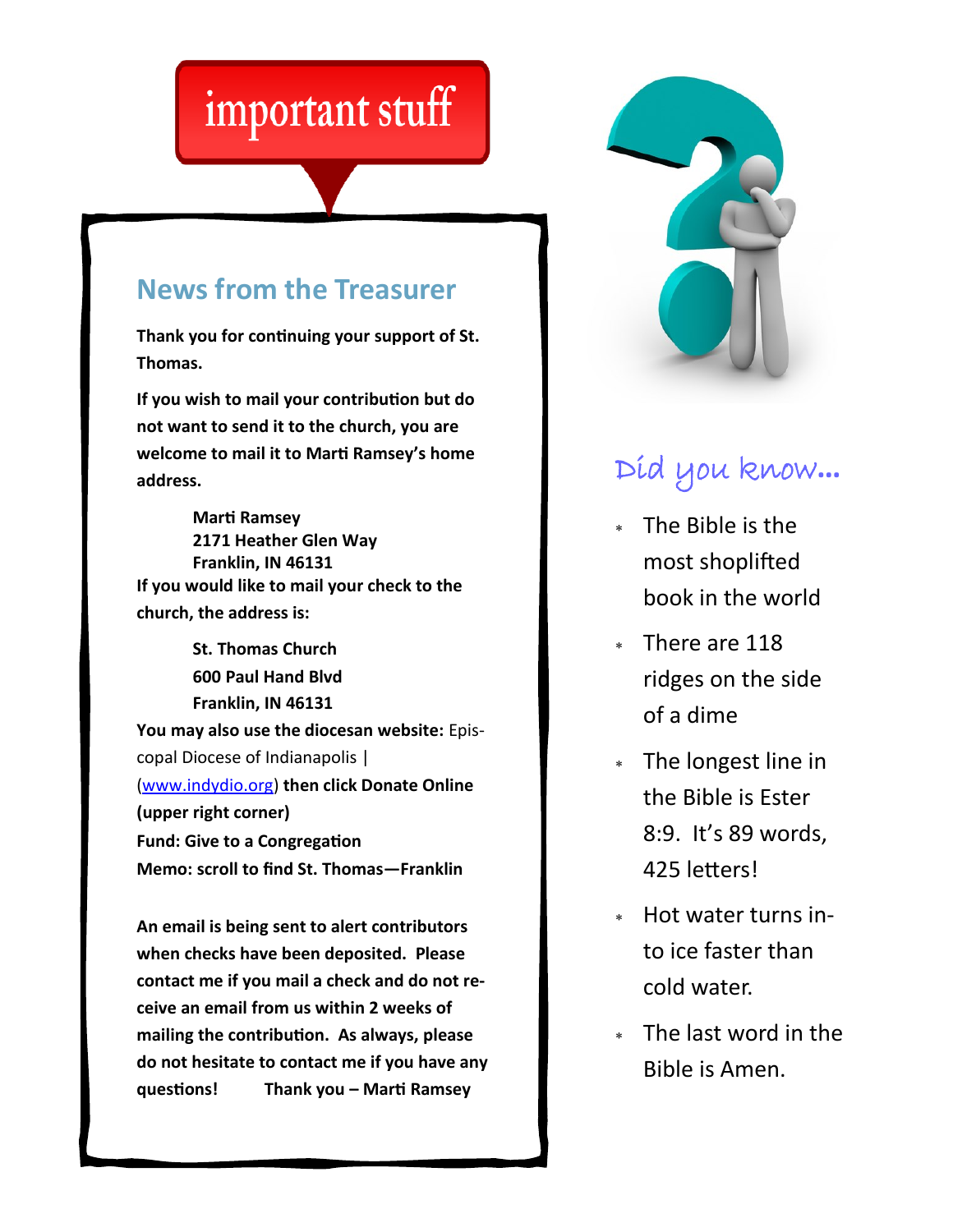*March Celebrations* 

#### *Birthdays*

- 5 Mike Ramsey
- 8 Gavin Anderson
- 9 Eric Tullis
- 10 Linda Linville
- 13 Zuma Alexander & Sam Ander-
- son
- 14 Susie Hooten & Robin Kares
- 15 Ryan Craft-Rutan
- 16 Marilyn Alexander
- 17 Marikay Kapke
- 23 Kristen Ring
- 25 Dennis Thompson
- 29 Cheryl Faust

#### *Anniversaries*

- 10 Erica and Mike McFarland
- 18 Karen and Eric Smith